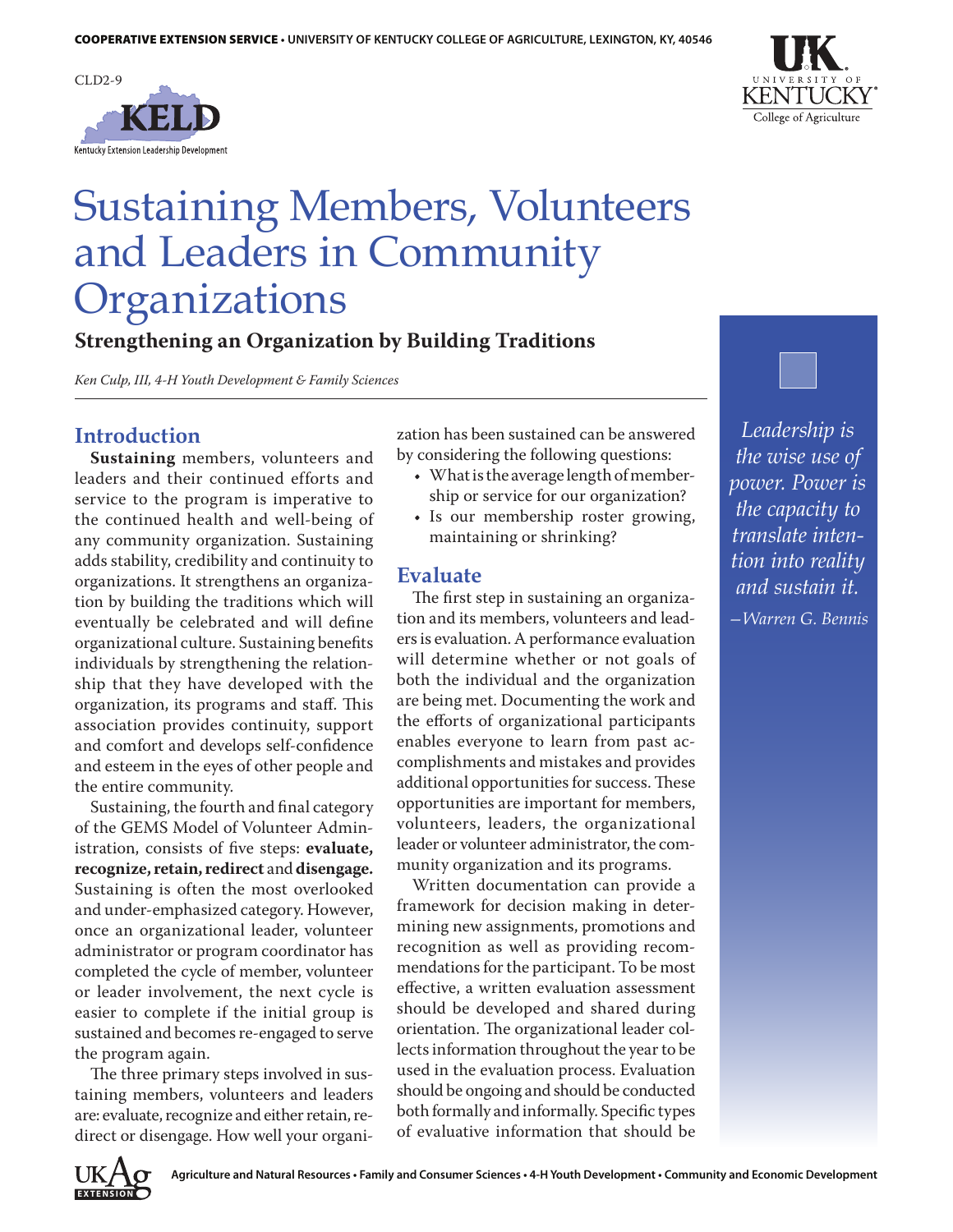## *No problem can withstand the assault of sustained thinking.*

*—Voltaire*

collected include participation numbers, program information and feedback, input from clients and other volunteers and ratings on specific quality indicators that are applicable to the programs in which the volunteer is involved.

Evaluation sometimes seems frightening to volunteers, organizations, program managers and volunteer administrators, especially those with volunteer members and no paid staff. However, the point of an evaluation is not to merely find fault or point out deficiencies; rather, an evaluation is an opportunity to examine a program or performance and determine ways in which to strengthen, improve, expand or refocus.

Strengths, weaknesses, achievements and areas needing improvement as related to the position description should all be included in an effective evaluation. An effective evaluation will also include the open-ended questions:

- How could this program have been improved?
- How could this role have been accomplished more effectively and efficiently?
- What do you like best and least about serving this organization and program?
- How might this organization involve more members, volunteers and leaders?"
- How might this organization expand its outreach and service to the community?

#### **Recognize**

Members, volunteers and leaders should be recognized for their positive contributions to the organization and its clientele. Whether formal or informal, recognition helps recipients feel they are making a meaningful contribution to the organization, its programs and clientele. Formal recognition is given publicly and generally

includes a tangible, extrinsic gift, award or memento. Informal recognition is provided either privately or spontaneously and involves a pat on the back, a personal thankyou note or card, a simple phone call, or a few words made in passing. The way that achievements and accomplishments are recognized are an important component of the manner in which the organization celebrates its traditions.

Examples of meaningful recognition that can be provided by community organizations include:

- Hosting a recognition event for volunteers in your organization
- • Collaborating with other organizations to coordinate a communitywide volunteer recognition event
- • Writing and publishing in your newsletter or on your website an article about a volunteer or leader's contributions
- Contacting a local reporter to promote the idea of writing a story about a volunteer in your organization
- • Recognizing volunteers along with your clients
- Asking volunteers to share some of their most meaningful memories or experiences about their volunteer service and sharing those memories or experiences throughout the community
- • Asking volunteers to share their volunteer experiences with others at a Chamber of Commerce or a civic organization's meeting

To be most effective, recognition should fulfill the individual's motives to continue service to or involvement with the organization. For example, achievementmotivated individuals will likely want to be recognized publicly with a tangible reward. Affiliation-motivated individuals will want to be recognized with the group that they affiliate with or with all of the

*To be most effective, recognition should fulfill the individual's motives to continue service to or involvement with the organization.*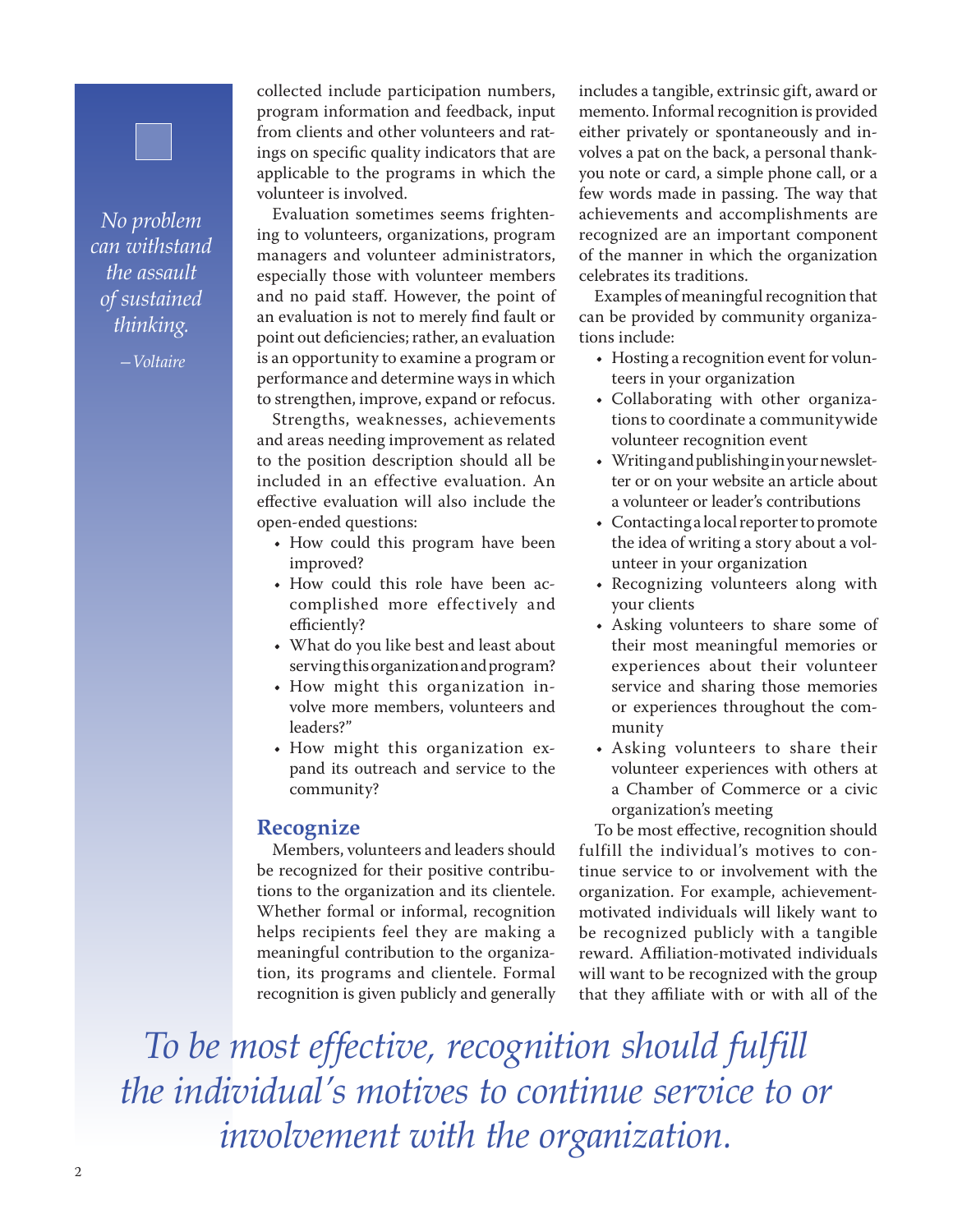## *Sustaining strengthens an organization by adding stability, credibility and continuity.*

individuals involved in that organization. Power-motivated individuals will want to be in charge of the recognition event and have their photo printed in the newspaper along with a noteworthy individual.

Consider the contributions of five different people in your organization. Ask yourself these questions:

- Have each of these five individuals made the same contribution to our organization?
- Should all five individuals be recognized in the same manner or receive the same type of recognition?
- • In what ways would each of the five most enjoy or appreciate being recognized?
- • Some people claim that they never want to be recognized. Do you believe that this is true? Why or why not?

#### **Retain, Redirect or Disengage**

The final step in sustaining individuals in an organization includes one of three options: retain, redirect or disengage. At the conclusion of the cycle, an individual may enter only one of these three steps. Retaining must be planned for and contributes both strength and continuity to the program. Individuals must be retained from the moment of entry through the beginning of their next service engagement. The first-year experience usually will determine whether the individual will continue his or her service to the program.

Retention is best accomplished by meeting individual needs, serving continuation motivations and providing a fulfilling relationship with the organization, its clientele, other volunteers and the organization's professional staff. This approach is accomplished by first identifying and determining the needs of the individual through the initial interview process. Ask the following questions:

• Why do you want to join/serve/lead this organization?

• What do you hope to gain from your association with this organization?

Identifying the motivation to continue serving an organization is determined by coaching and interacting with the member, volunteer or leader and by observing the individual throughout the year. Questions to consider include:

- • What factors motivate individual to continue their relationship with the organization?
- How can these motivational factors be fulfilled?

Finally, members, volunteers and leaders must experience a fulfilling relationship with the organization in order to continue their association. The level of fulfillment may be determined by asking them the following questions:

- What do you most enjoy about your association with the organization?
- • What types of activities would you prefer to do more often?
- • What do you least enjoy about your role with the organization?
- What you would prefer to do less often?
- • What traditions do you most enjoy in this organization?

Organizational leaders, volunteer administrators and program coordinators should never assume that an individual will want to continue serving in the same role in the organization. Making such an assumption requires that the volunteer administrator is making a decision on behalf of the volunteer. This is both inappropriate and insulting. However, the volunteer administrator or program manager can actually compliment the individual by asking, at the conclusion of the evaluation, if he or she would like to continue the relationship with the organization by serving again. This conversation presents a good opportunity to highlight and share some of the contributions that the individual has made that have impacted the program, its clientele and ultimately the community organization.